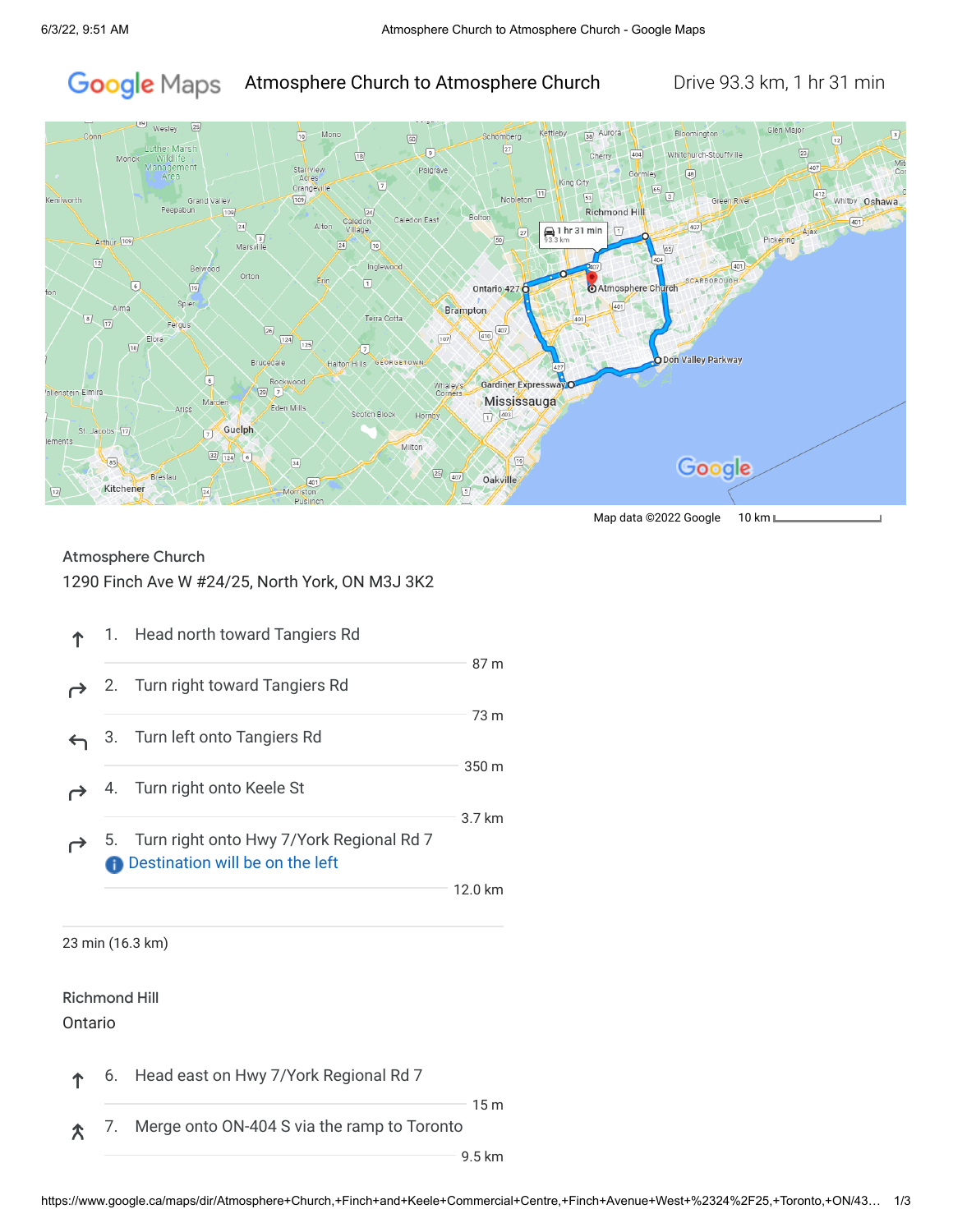8. Continue onto Don Valley Pkwy S 个

14.7 km

16 min (24.3 km)

Don Valley Pkwy

Toronto, ON

|  | 9. Head southeast on Don Valley Pkwy S                                                |                 |
|--|---------------------------------------------------------------------------------------|-----------------|
|  | 10. Use the right 2 lanes to take the Gardiner<br><b>Expressway West exit</b>         | 65 <sub>m</sub> |
|  | 11. Continue onto Gardiner Expy W                                                     | $500 \text{ m}$ |
|  | 12. Keep left to stay on Gardiner Expy W<br><b>A</b> Destination will be on the right | 850 m           |
|  |                                                                                       | 15.3k           |

11 min (16.7 km)

# Gardiner Expy

Etobicoke, ON M8Z 5X7

|     | 13. Head west on Gardiner Expy W                                               |                            |  |
|-----|--------------------------------------------------------------------------------|----------------------------|--|
|     | 14. Use the right 3 lanes to take exit 139 for ON-427<br>toward Airport/ON-401 | 70 m                       |  |
|     | 15. Continue onto ON-427 N                                                     | $1.5 \mathrm{km}$          |  |
|     | 16. Keep left to stay on ON-427 N                                              | $1.0 \text{ km}$           |  |
|     | 17. Keep left to stay on ON-427 N                                              | 13.5 km                    |  |
| 18. | Continue straight to stay on ON-427 N                                          | $1.7 \text{ km}$<br>2.1 km |  |
|     |                                                                                |                            |  |

13 min (19.9 km)

ON-427 Kleinburg, ON L4H 3N5